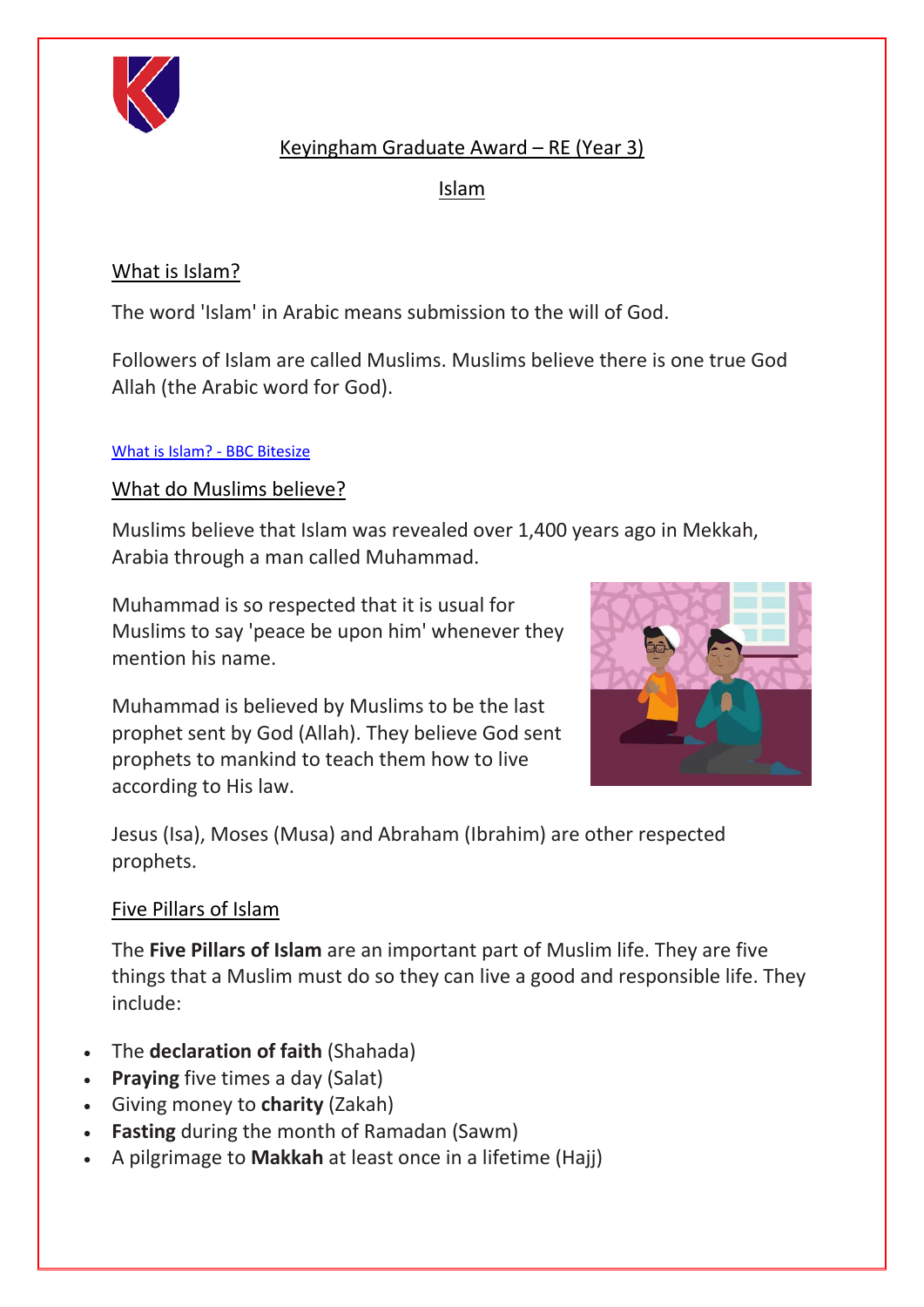

#### What is the Holy Book of Islam?

The Muslim holy book is called the Qur'an. Muslims believe this to be the word of Allah as dictated to Muhammad.

They also have the **Sunnah**, which Muslims believe to be the practical example of Prophet Muhammad.

Muslims believes an angel called Jibril gave Muhammad messages from God and these formed the basis of the Qur'an.

The book teaches Muslims how to live good lives and follow God.

The book is kept on a high shelf above other books, and the boys wash before handling it, to show their respect for the word of God, or Allah.

#### [Religious Studies KS2: The Qur'an -](https://www.bbc.co.uk/teach/class-clips-video/religious-education-ks2-my-life-my-religion-the-quran/z4p8mfr) BBC Teach

### Where do Muslims worship?

Muslims worship in a building called a **mosque**. On Friday at noon, the most important of the weekly services is held.

When Muslims pray, they must always face **Makkah** in Saudi Arabia. Many Muslim men will wear a small cap called a **taqiyah** when they pray.



It's a place to pray, study, and learn how to be a good human being from the Iman (holy man).

It is considered disrespectful to make pictures of God or the prophets in Islam, so mosques are decorated with patterns, calligraphy and stained glass.

Men and women have separate prayer halls, and they pray towards a niche in the wall that faces in the direction of Mecca.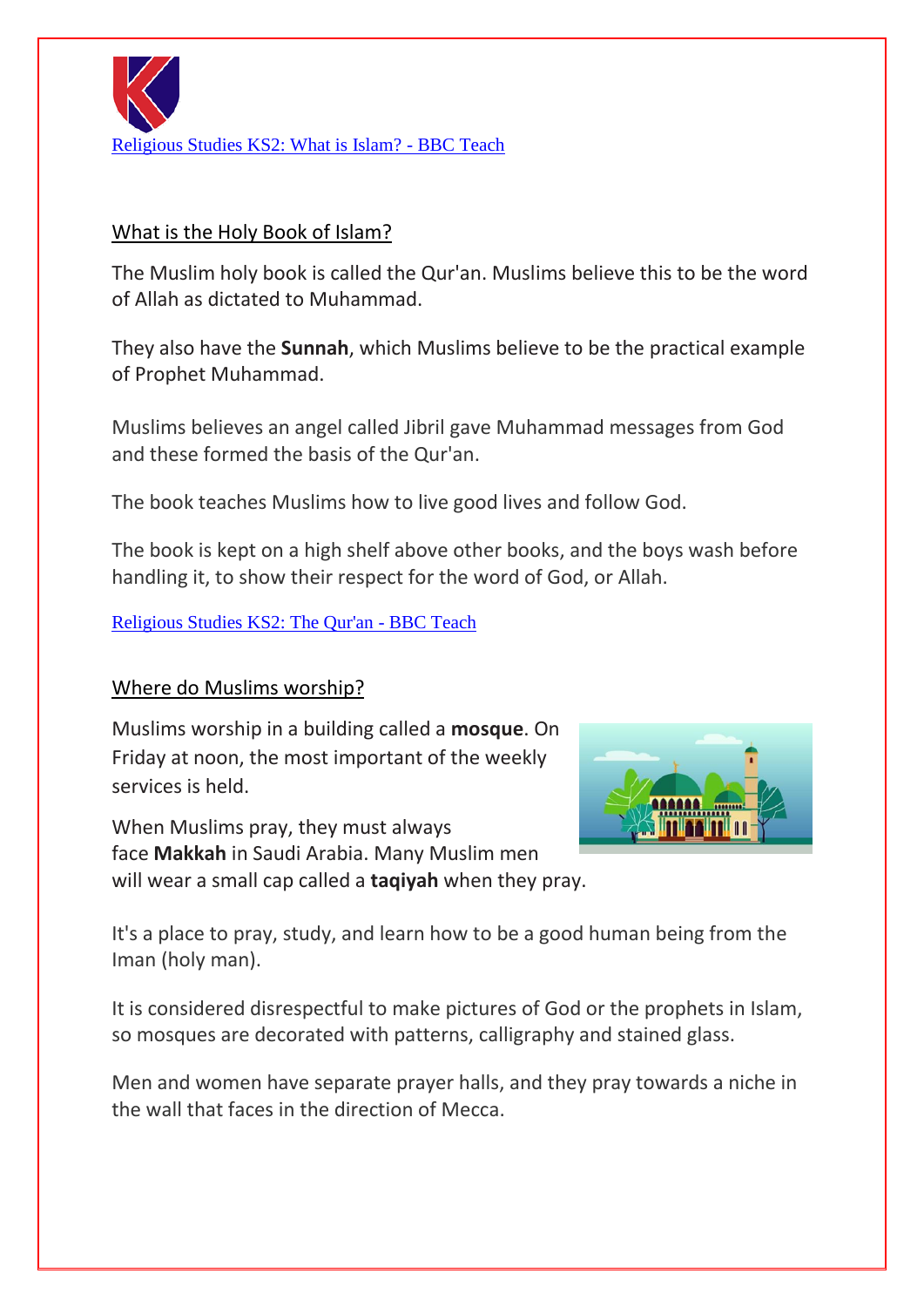

### What is the symbol for Islam?

The symbol for Islam is the Star and Crescent Moon. This is sometimes seen at the top of the mosque. The five-pointed star reflects the Five Pillars of Islam, which are central to the faith, and the crescent moon and stars are symbols relating to the greatness of the creator.



### What celebrations do Muslims have?

Muslim holidays celebrate the events in the life of Muhammad, Islam's Prophet. Many focus on the events revolving around the hearing of the Qu'ran.

The Muslim year is based on Lunar (moon cycles) months.

Use this link to find out more about Muslims festivals.

[Muslim Festivals for Kids \(primaryhomeworkhelp.co.uk\)](http://www.primaryhomeworkhelp.co.uk/religion/muslimfestivals.htm)

### Where do Muslims live?

Muslims live all over the world but Indonesia, Pakistan, Bangladesh and India have the biggest populations of Muslims.



Let's see home much you can remember about Islam …

- 1. Where do Muslims worship?
- 2. What is a Muslims special book called?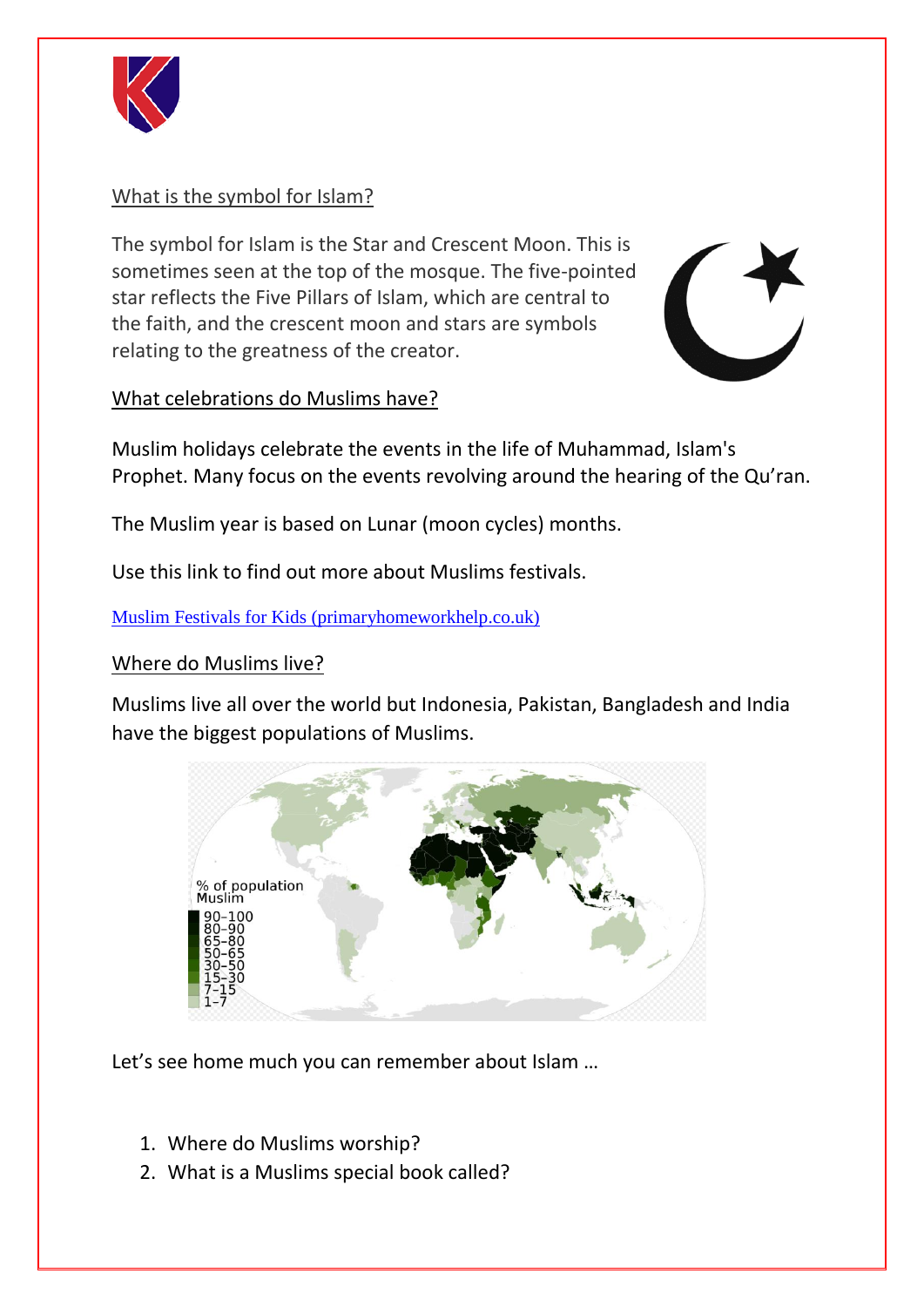

- 3. Name two celebrations that Muslim people have.
- 4. What do Muslims believe?
- 5. Who was Muhammad?
- 6. Name the Five Pillars of Islam?
- 7. Why are the Five Pillars of Islam important to a Muslim?
- 8. Would you find a picture of Allah in a Mosque? If not, why not?

# Challenge time!

### Ramandan

During the month of Ramadan, Muslims won't eat or drink during the hours of daylight. This is called **fasting**. Children are not expected to fast until they reach puberty, usually around the age of 14.

Ramadan remembers the month the **Qur'an** (the Muslim holy book) was first revealed to the Prophet Muhammad. The actual night that the Qur'an was revealed is a night known as **Lailut ul-Qadr** ('The Night of Power').

Use the link below to find out more about Ramandan and how it is celebrated

[What is Ramadan? -](https://www.bbc.co.uk/bitesize/topics/zpdtsbk/articles/zjc2bdm) BBC Bitesize

Question time!

- 1. How long does Ramandan last?
- 2. What does it mean to 'fast'?
- 3. Why do the dates of Ramandan change each year
- 4. During Ramandan some people DO NOT have to fast, can you name them?
- 5. What should a good Muslim try to do during Ramadan?
- 6. What do Muslims do at the end of Ramadan
- 7. Would you like to be a Muslim? Why? Why not?